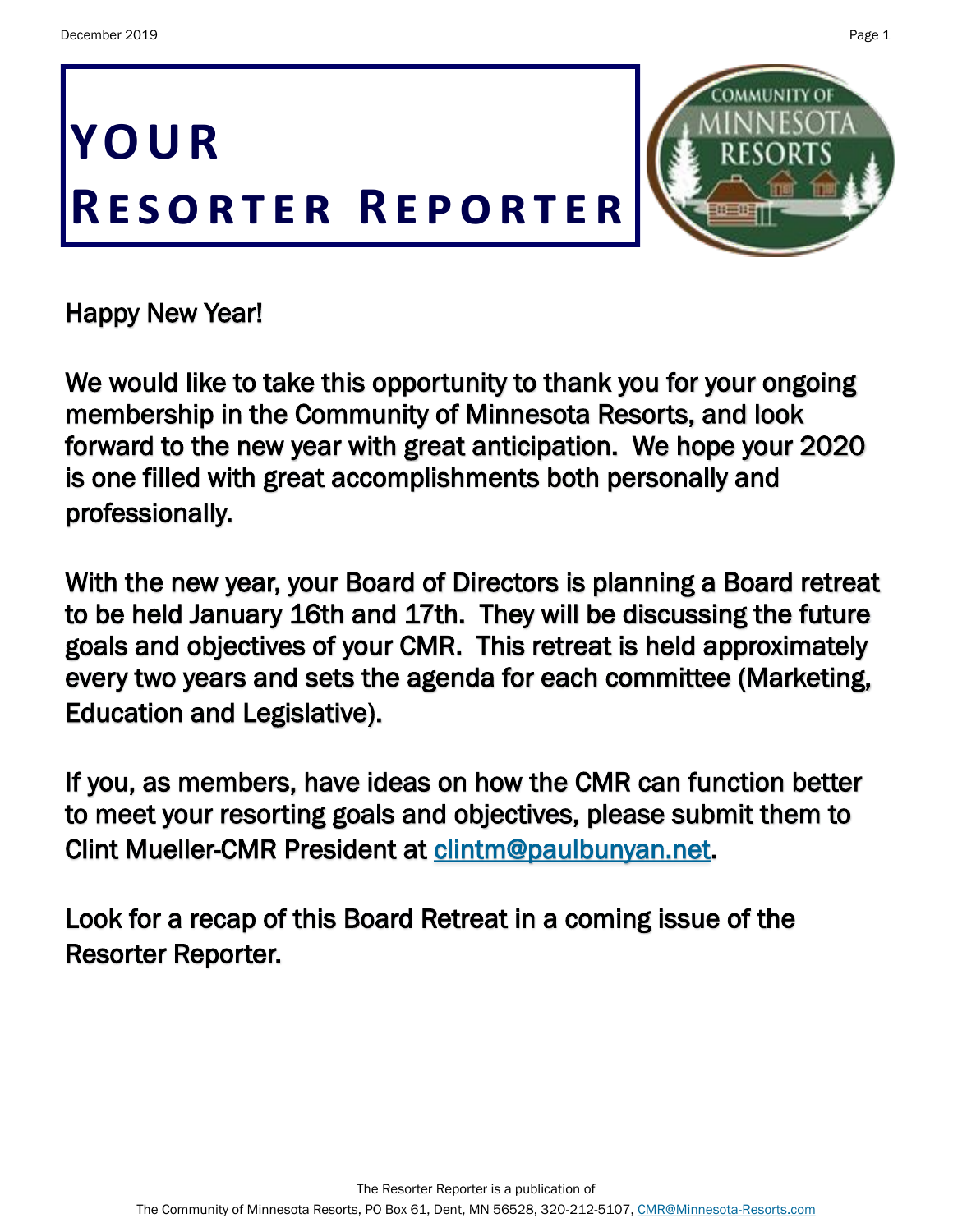The Community of Minnesota Resorts exists to help family owned and operated resorts in Minnesota to continue as a viable segment of the Minnesota tourism industry.

The Community of Minnesota Resorts' motto is: "Resorters Helping Resorters." "We believe that none of us alone is as smart as all of us together."

## Table Of Contents

| Happy New Year/Board Retreat               | P1 |
|--------------------------------------------|----|
| Calendar of Events                         | P2 |
| Day on the Hill                            | P3 |
| Join us February 25 and 26                 |    |
| <b>CMR Scholarships Available</b>          | P4 |
| Applications being accepted now thru 3/15! |    |
| <b>School of Resorting Class</b>           | P5 |
| <b>Update Your Web Presence</b>            | Р6 |
| <b>EMT Events Update</b>                   | P6 |
| <b>EMT Express</b>                         | Р6 |
| Legislative Update                         | P6 |
| <b>CMR Board Update</b>                    | P7 |
| Origins of New Year's Celebrations P7      |    |
|                                            |    |

Here are some helpful hints for navigating the external links in this newsletter.

When you click on a link to external content, you will be connected to that content. To return to the newsletter from that content, just close the new window that opened by clicking the back arrow in the upper left hand corner. You will then return to the Resorter Reporter and be able to continue to page through its content and connect to other links.

# Community Of Minnesota Resorts Calendar of Events

| January 1st |  |
|-------------|--|
| January 9   |  |

January 16th & 17th CMR Board Retreat February 25th &26th Day on the Hill

Happy New Year! School of Resorting Class (see page 5) Sign Up Now! (See Pages 3 for details) March 15th Scholarship Application Deadline Apply Now! (See Page 45 for details)

Make sure to mark your calendar for these events!



The Resorter Reporter is a publication of

The Community of Minnesota Resorts, PO Box 61, Dent, MN 56528, 320-212-5107, [CMR@Minnesota-Resorts.com](mailto:CMR@Minnesota-Resorts.com?subject=Community%20of%20Minnesota%20Resorts)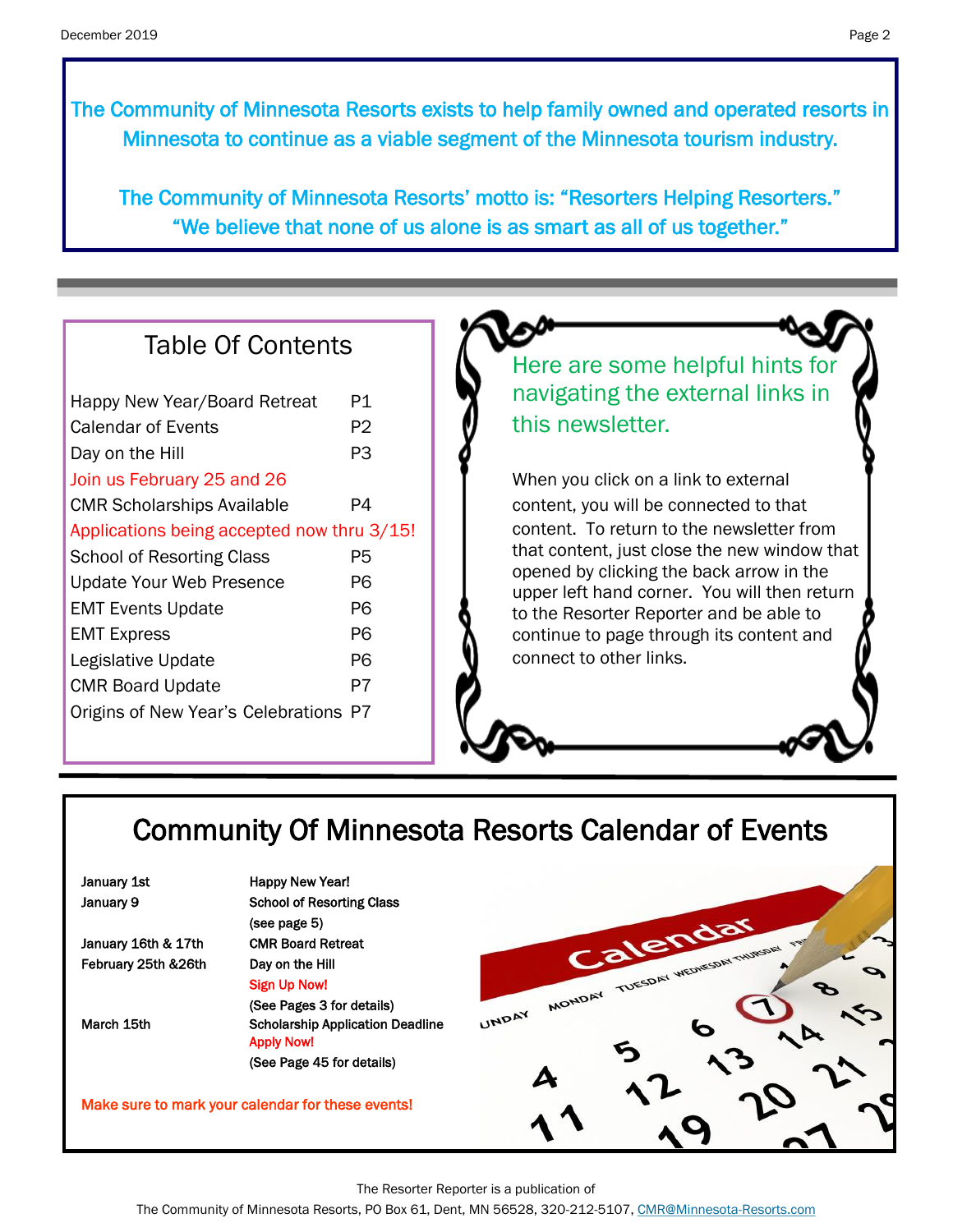December 2019 Page 3



# All Aboard! CMR Day on the Hill February 25th and 26th Email [info@sunsbay.com t](mailto:info@sunsbay.com?subject=Day%20On%20The%20Hill%20Sign-Up)o sign up now!

#### **Help Protect Minnesota Resorts!**

In order to remain a viable segment of the Minnesota tourism industry, resorts need legislation in place to protect their legacy and longevity. Day on the Hill is an opportunity for us to communicate to legislators how best to implement legislation that allows resorts to function in the most favorable business environment possible so that the tradition of the "up north" Minnesota resort vacation exists for generations to come. Through Day on the Hill, the CMR has, and will continue, to influence future legislative decisions by informing legislators how issues impact resorts and the travel and tourism industry in general. The legislators DO listen, and want to hear from the individuals they represent. The more attendees, the more we can voice our message: the more voices, the more we are heard. Click [here](https://minnesota-resorts.com/membership-legislative/) to see a video about "Day on the Hill" and to learn more about the CMR legislative efforts.

We have now determined our leave behind gift! It is a 12 inch high boat that will sit upright on legislators desks or shelves. What is a leave behind gift you ask? The CMR is known for providing gifts to legislators that make them remember us and reinforce our message. The boat is representative of a primary resort activity and one that all families can enjoy. We will place the CMR name and logo on them along with our list of issues on the bottom. Doing this reinforces with legislators who we are and reminds them of our issues whenever they look at it on their shelves.

Stay tuned! We are discussing having a School of Resorting class where you as members can assist in preparing these boats by painting them and applying our logo and issues list. If you can't join us for Day on the Hill, this would be a way for you to help ensure it is a huge success, and have some fun at the same time!



Now we are determining the theme behind our leave behind gift:

Ideas include:

- Help Minnesota Resorts "stay afloat" and support the CMR legislative agenda.
- "All aboard" to support the CMR and Minnesota Resorts.
- Help "row the boat" and support Minnesota Resorts.

**WHAT DO YOU NEED TO ATTEND?** Cost to attend is still being determined. These costs are offset by our Silent Auction proceeds. The remaining cost to attendees covers the bus ride, hotel room, dinner on the evening of the 25th, lunch on the 26th and all snacks. Cost, bus stops, and daily schedules will be communicated once established.

## **REGISTER NOW BY E-MAILING KRISTIN WHERLEY AT:** [info@sunsbay.com.](mailto:info@sunsbay.com?subject=Day%20On%20The%20Hill)

Please provide the following:

Name (s) of who will be attending, resort name, telephone number, email address

Also, email Kristin if there is an item you feel should be included as part of our legislative agenda at the capitol. Look for additional information as the date for Day on the Hill gets closer!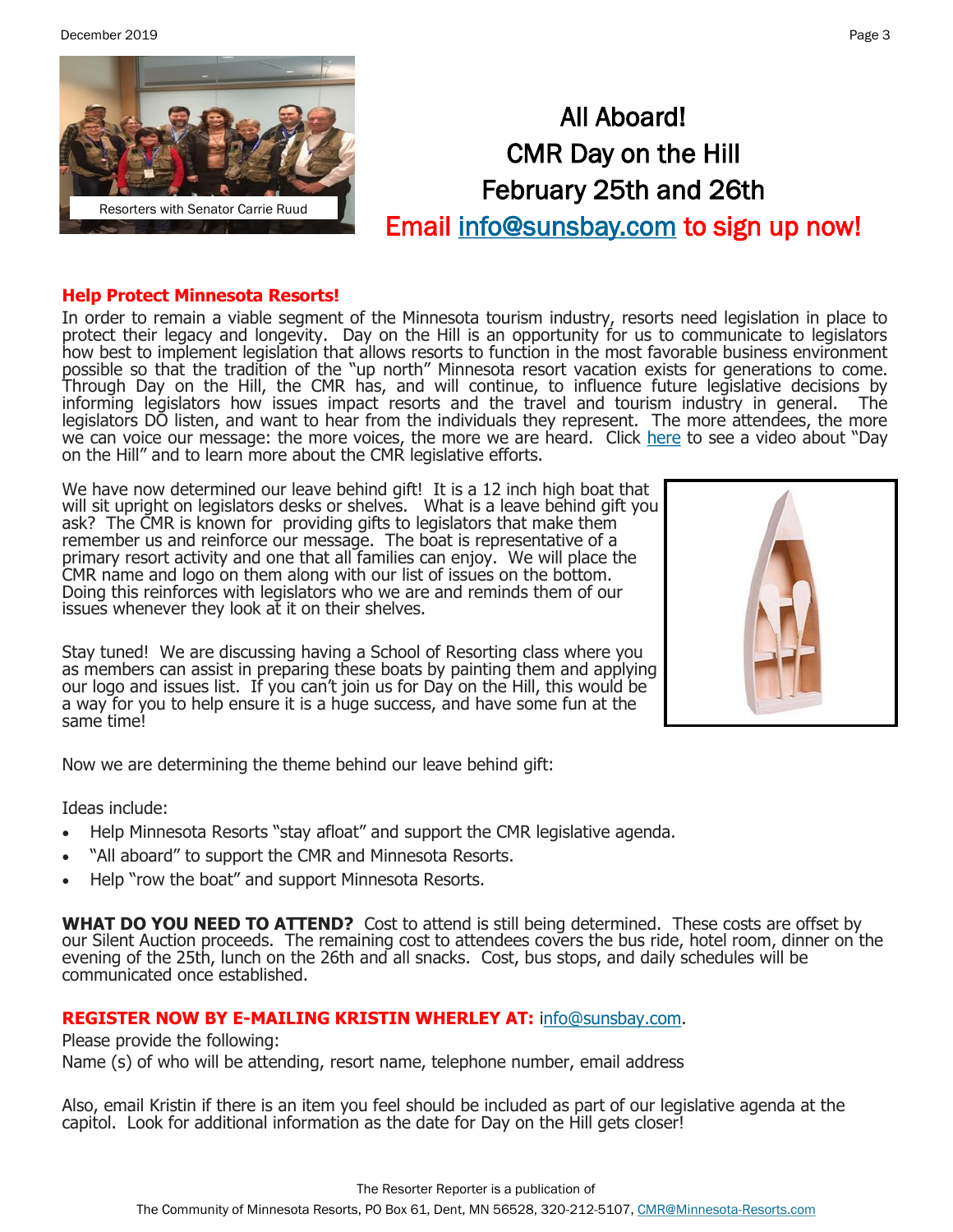# **APPLY FOR SCHOLARSHIPS**

## Applications are being accepted now!

In building on our motto of "Resorters Helping Resorters," one of our goals is to provide scholastic achievement within the resorting community. There are 4 scholarships available: the Carol Kirchner Memorial Scholarship began in 1999, the Pine Insurance Scholarship in 2012, our new sponsor Minnesota Resort Sales begins in 2020 and a CMR scholarship sponsored by our members.

## New in 2020!

Through the generous donations of our sponsors, ALL 4 scholarship award amounts have been increased to \$750 to better assist applicants in their academic endeavors. The scholarships are to be used for tuition and/or related fees for students in pursuit of their academic or vocational advancement. The scholarship funds are made available to children and grandchildren of CMR members. An eligible member is one who has been a member for at least three consecutive years. Associate Members are not eligible for scholarships.

## Who is eligible to receive a scholarship?

- 1. A senior in high school who is planning to attend a four-year college, a community college, or a vocational/technical college.
- 2. A current college undergraduate or vocational/technical school student.

## **To be considered, the scholarship application must be postmarked on or before March 15, 2020. Please read the submission requirements closely.**

The scholarship application can be obtained by clicking on this link: [CMR Scholarship Application](http://minnesota-resorts.com/wp-content/uploads/2019/11/Scholarship-Application-2019.pdf)

Scholarship recipients will be notified no later than May 1, 2020.

Any submission postmarked after the deadline of March 15, 2020 will not be considered.

Please note: Recipients cannot be awarded a scholarship two years in a row, but may reapply after this time. Submissions are to be mailed to the CMR office in a sealed envelope marked "Scholarship Application."

Mail To:

Community of Minnesota Resorts Attention: Scholarship Committee PO Box 61 Dent, MN 56528-0061

If you have any questions or need further assistance please contact the CMR Office Manager by emailing: [CMR@Minnesota](mailto:cmr@minnesota-resorts.com)-Resorts.com or call 320-212-[5107.](tel:(320)%20212-5107)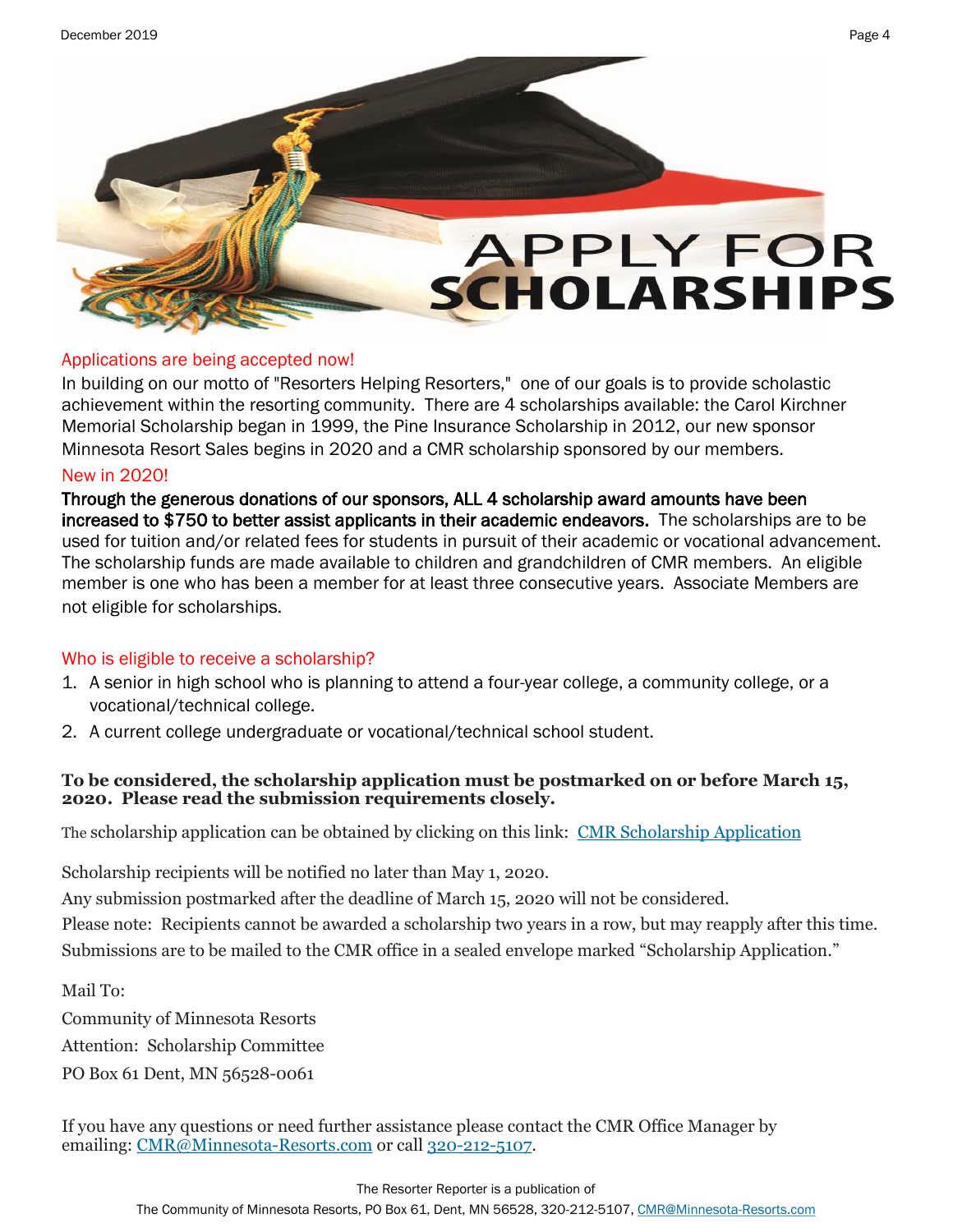We need at least 10 attendees to hold this workshop, so sign up today! Contact Kim Bowen at 218-652-3111 with questions.

# **COMMUNITY OF MN RESORTS SCHOOL OF RESORTING**

$$
\begin{array}{c} \textbf{O} \\ \textbf{O} \end{array}
$$

# **MARKETING** WORKSHOP

# THURSDAY, JANUARY 9 | 1-4PM **RED RIVER BAR & GRILL | AKELEY**

\$45/PERSON | CRACKERBARREL TO FOLLOW 4-6PM

RSVP BELOW OR E-MAIL/CALL KIM AT RELAX@CROWWING.COM/(218) 652-3111

**PRESENTED BY PINNACLE MARKETING GROUP** 

The Resorter Reporter is a publication of The Community of Minnesota Resorts, PO Box 61, Dent, MN 56528, 320-212-5107, [CMR@Minnesota-Resorts.com](mailto:CMR@Minnesota-Resorts.com?subject=Community%20of%20Minnesota%20Resorts)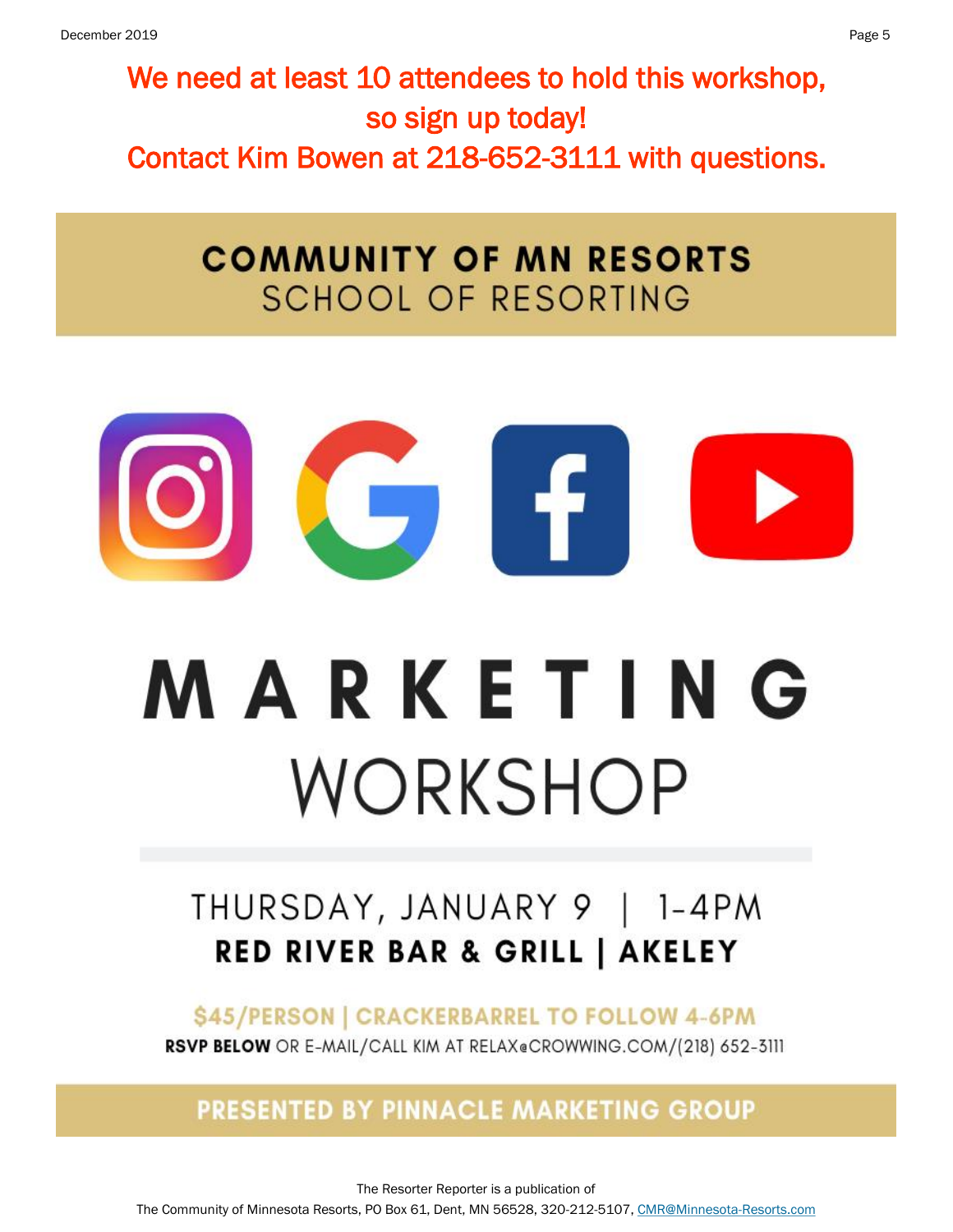# explore **MINNESOTA**

## Update Your Web Presence Today!

#### What is your web presence?

It is all of the websites and social media you subscribe to that require periodic updates to items such as pictures, rates and content. Year end is the perfect time to do this.

Where are you listed now?

- Your own website
- CMR website listing
- Explore Minnesota listing-see below
- Chamber of Commerce
- Local tourism associations
- Outside Travel Agency Listings
- (i.e. Resorts and Lodges, Trip Advisor, etc.)
- Social Media
- (Facebook, Twitter, Instagram, etc.)

Make sure everything a potential guests sees on the web about your resort is up to date and accurate!

## What's going on in your neck of

## **MAN** *explore* explore

## the woods?

Check out the Explore Minnesota Events Update by following this link to see what events are going on in your area and around the state.

[Explore Minnesota Events Update](http://www.exploreminnesota.com/newsletter-sign-up/reports/events-report/)

Once at the site, just click on the most recent events update on the site and view your area's upcoming events.

## EMT Express

EMT Express provides biweekly news and tips for the people who market Minnesota tourism. Click [here](https://mn.gov/tourism-industry/resources/emt-express/) to be taken to the EMT Express website page to view current or past editions, or to subscribe for EMT Express to be delivered directly to your email.

# Legislative Update-(VRBO and other rentals)

A change in the new year could result in Minnesota cabin owners who rent their properties on a temporary basis paying more for property taxes due to the properties being classified as commercial.

The larger tax bills are meant to level the playing field in a crowded rental market. The Department of Revenue (DOR) says assessors asked for the guidance as the popularity of VRBO and Airbnb rentals have soared. In the past, properties have fallen under a seasonal recreational class-one of the lowest rates in Minnesota's property tax system.

The memo clarifies the classification to a short-term rental and what's known as 3-a commercial-the highest rate in Minnesota's property tax system. Assessors around the state have begun to send home owners who are currently classified as seasonal recreational a questionnaire asking how often and how long they rent their properties versus how often they personally occupy them.

[See a WCCO news broadcast regarding this topic.](https://minnesota.cbslocal.com/2019/12/23/lawmaker-seeks-compromise-on-property-tax-classification-that-could-cost-cabin-owners-big/) The Community of Minnesota Resorts favors a level playing field with respect to those who rent their properties to the general public. This includes proper property tax classification based on the primary use of the property, licensing of such properties and regulation through the Department of Health to

The Community of Minnesota Resorts, PO Box 61, Dent, MN 56528, 320-212-5107, [CMR@Minnesota-Resorts.com](mailto:CMR@Minnesota-Resorts.com?subject=Community%20of%20Minnesota%20Resorts)